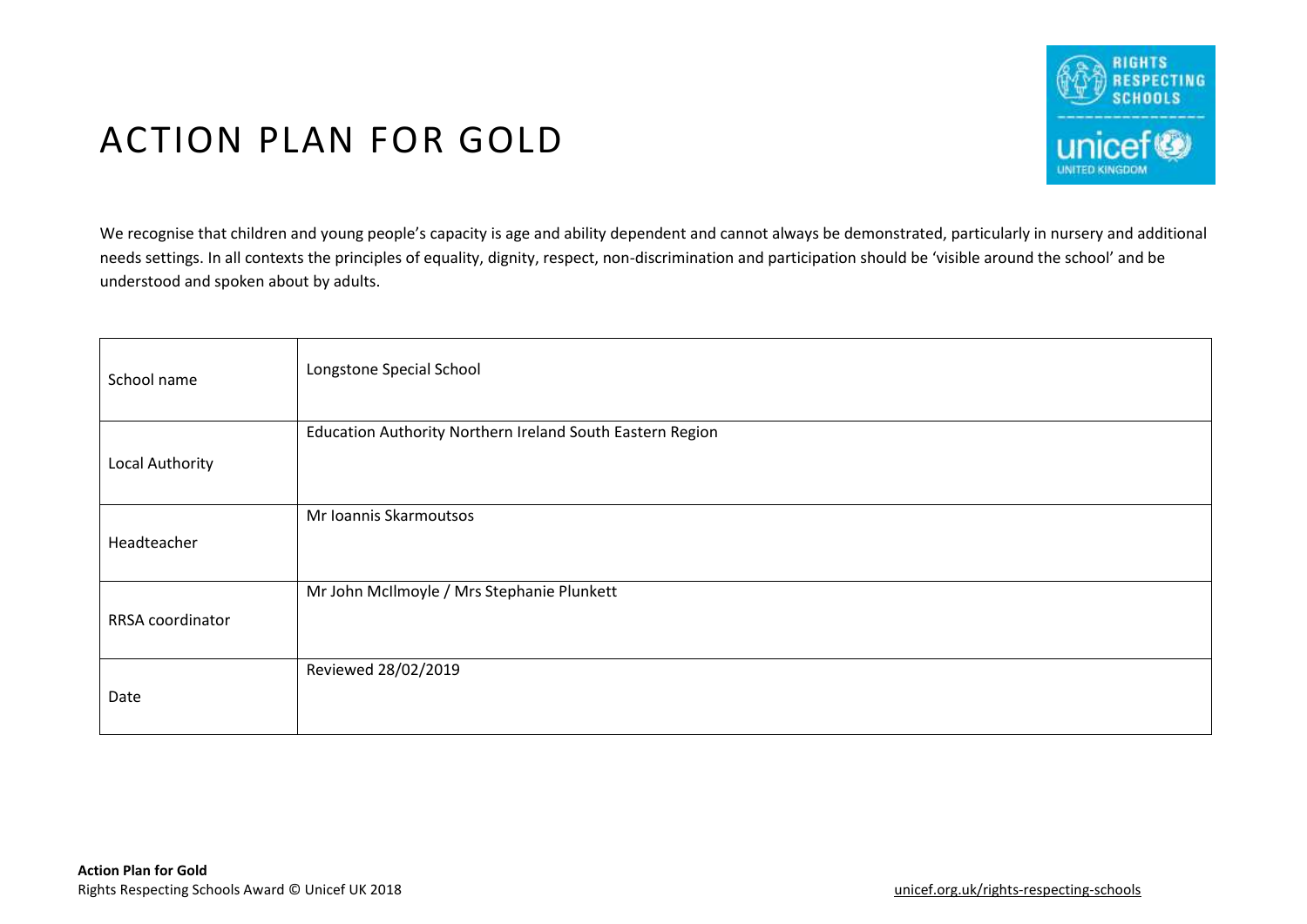## STRAND A: TEACHING AND LEARNING ABOUT RIGHTS

The United Nations Convention on the Rights of the Child (CRC) is made known to children, young people and adults who use this shared understanding to work for improved child well-being, school improvement, global justice and sustainable living.

| <b>OUTCOME</b>                                                                                                                                                                                                                                                   | AT GOLD                                                                                                                                  | RAG | ACTIONS - WHAT, WHO, WHEN                                                                                                                                                                                                                                                                                                                                                                                                                                                                                                                                                                                                                                                                                                                                                                                                               |
|------------------------------------------------------------------------------------------------------------------------------------------------------------------------------------------------------------------------------------------------------------------|------------------------------------------------------------------------------------------------------------------------------------------|-----|-----------------------------------------------------------------------------------------------------------------------------------------------------------------------------------------------------------------------------------------------------------------------------------------------------------------------------------------------------------------------------------------------------------------------------------------------------------------------------------------------------------------------------------------------------------------------------------------------------------------------------------------------------------------------------------------------------------------------------------------------------------------------------------------------------------------------------------------|
| 1. Children, young people<br>and the wider school<br>community know about<br>and understand the UN<br><b>Convention on the</b><br><b>Rights of the Child and</b><br>can describe how it<br>impacts on their lives<br>and on the lives of<br>children everywhere. | Most children and young people are familiar<br>with a wide range of Articles of the CRC. They<br>understand the concept of duty bearers. |     | <b>Rights Respecting School Award important part of School</b><br><b>Development Plan (2017 – 2019).</b><br>Whole school celebration event for achieving Level 1<br>Award (June 17).<br>Act on feedback recommended in Level 1 report (April 17<br>$-$ ongoing).<br>Weekly assemblies ensure our pupils and staff are<br>familiar with a wide range of articles. (on-going).<br>School Charters ensure pupils and staff are aware of their<br>role as duty bearers. (on-going).<br><b>International Schools Partnership with KS2 and KS4</b><br>pupils working on a joint project linked to rights with<br>Primary and Post Primary schools in Kenya. (Nov 18 -<br>on-going).<br><b>Who To Talk To Poster updated (Sept 18)</b><br><b>Funding application for Connecting Classrooms to be</b><br>completed by $21st$ Jan 2019. SP & AC. |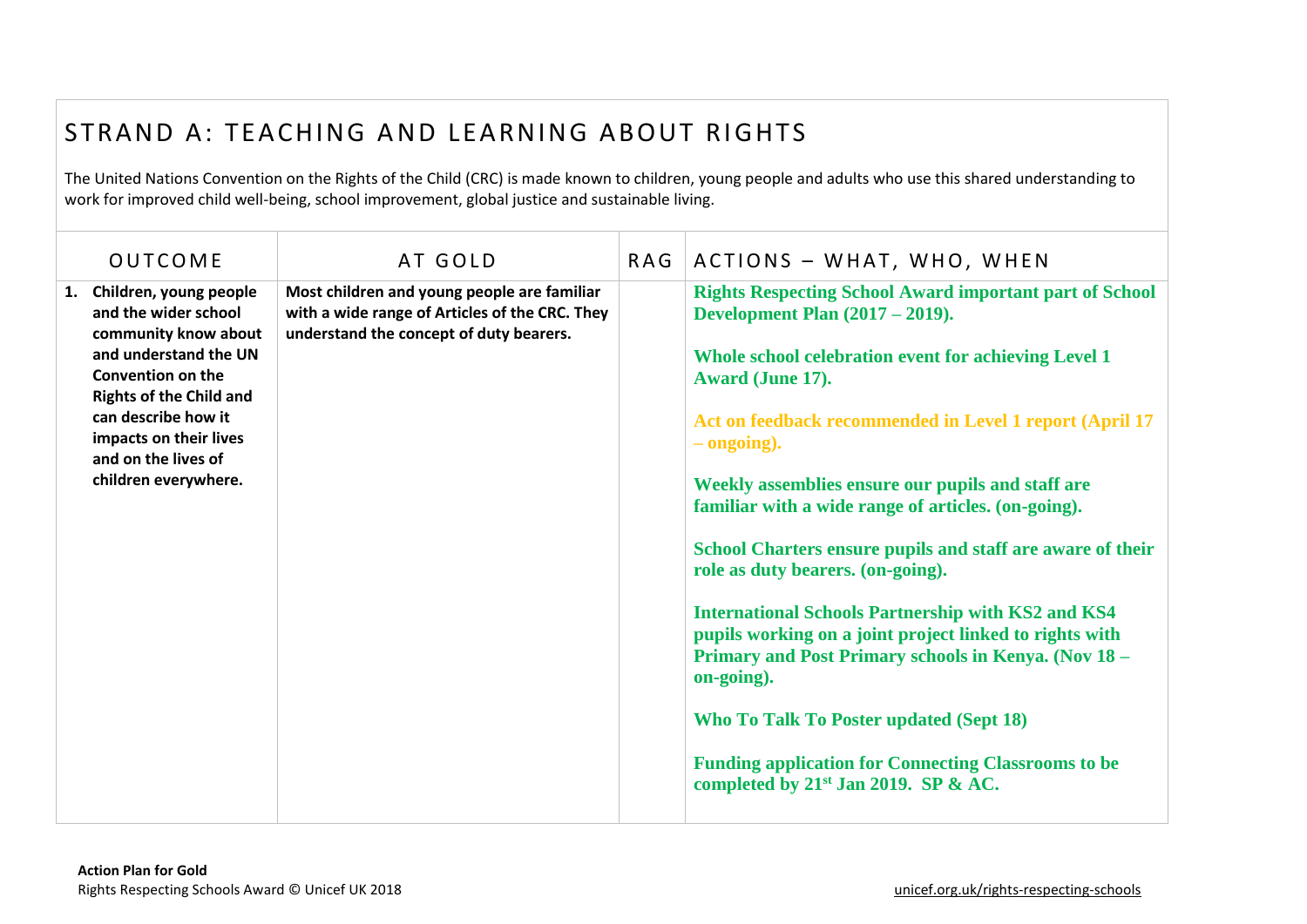|                                                                                                                                                  | <b>Examples of lesson plans and term planners focusing on</b><br>specific articles (Sept $18$ – ongoing).                                                                                                                                           |
|--------------------------------------------------------------------------------------------------------------------------------------------------|-----------------------------------------------------------------------------------------------------------------------------------------------------------------------------------------------------------------------------------------------------|
|                                                                                                                                                  | Website to be regularly updated with RRS news. (on-<br>going)                                                                                                                                                                                       |
|                                                                                                                                                  | Key policies have been translated for newcomer families<br>(Sept 16).                                                                                                                                                                               |
|                                                                                                                                                  | Welcome poster welcoming people from different<br>backgrounds to our school in different languages (Sept 17<br>- reviewed regularly).                                                                                                               |
|                                                                                                                                                  | School Council to produce an induction pack for new or<br>temporary teachers explaining what a Rights Respecting<br>School is. (June 19).                                                                                                           |
|                                                                                                                                                  | <b>School Council to write a termly Rights Newsletter</b><br>explaining our RRSA activities to parents (March 2019).                                                                                                                                |
|                                                                                                                                                  | AC to develop right of the month photo board with P3<br>class showing how each right is being developed in each<br><b>Key Stage.</b>                                                                                                                |
|                                                                                                                                                  | <b>Rights mascot to be developed highlighting articles</b><br>throughout the school.                                                                                                                                                                |
| Most children and young people understand<br>the concepts of rights being inherent,<br>inalienable, indivisible, universal and<br>unconditional. | KS3 and KS4 Pupils understand that everyone is entitled<br>to their rights, that no one right is more important than<br>the other. Pupils understand their rights cannot be taken<br>away. This is regularly discussed during weekly<br>assemblies. |
|                                                                                                                                                  |                                                                                                                                                                                                                                                     |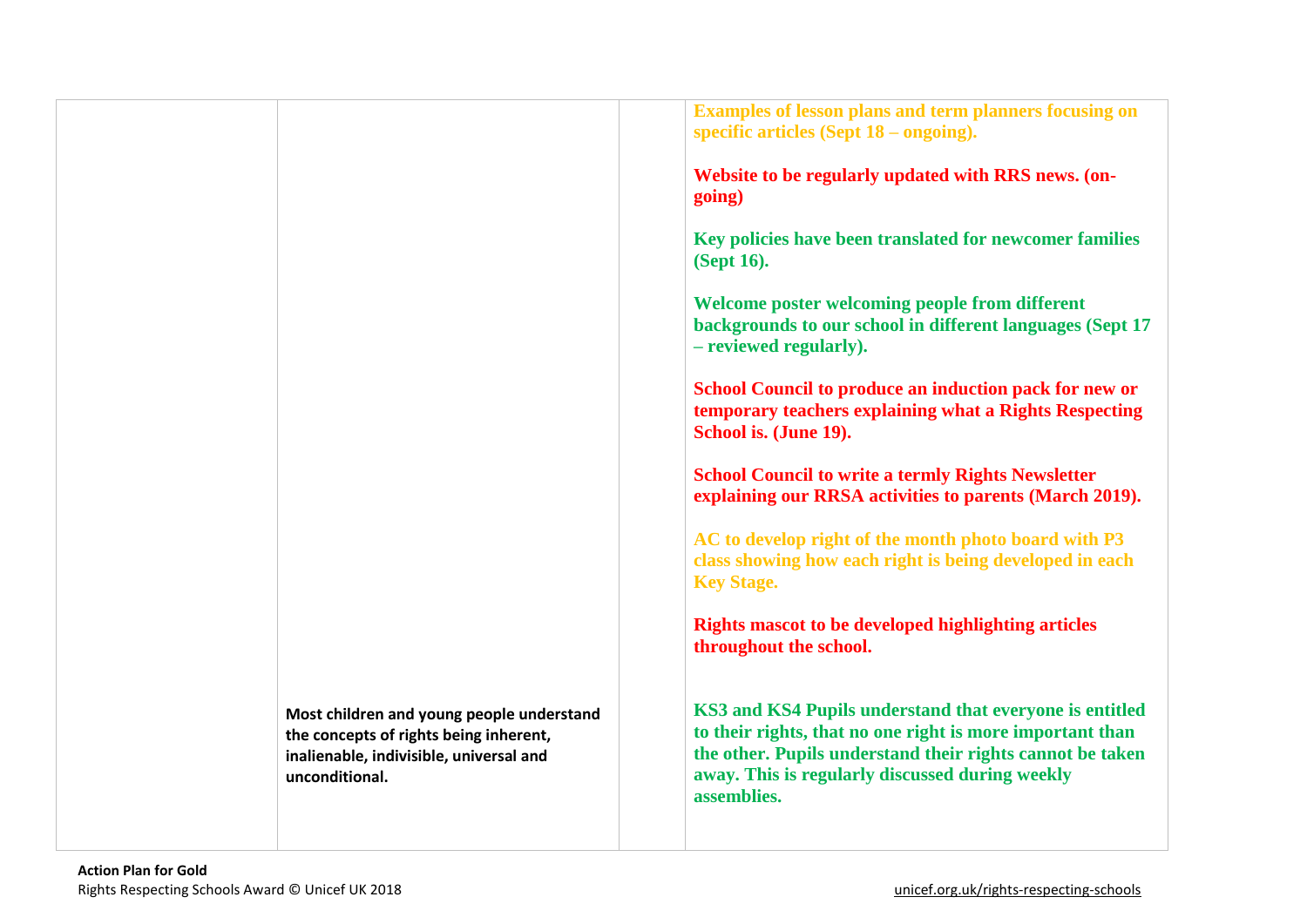|                                                                                  | There needs to be more of a focus on this during Primary<br>assemblies. (KS1 and KS2 Co-ordinators). KW                                                     |
|----------------------------------------------------------------------------------|-------------------------------------------------------------------------------------------------------------------------------------------------------------|
|                                                                                  | AC (P3) and KW (DU) and pupils to lead KS3 / KS4<br><b>RRSA Assembly to show middle and senior school how</b><br>the Primary Department are embedding RRSA. |
|                                                                                  | <b>School Council extended to include Behaviour Unit staff</b><br>members (Sept 18).                                                                        |
|                                                                                  | <b>School Council extended to include P4/P5 representative</b><br>(Jan 19).                                                                                 |
| Most children and young people understand                                        |                                                                                                                                                             |
| how local and global issues and sustainable<br>development are linked to rights. | <b>School Council attended Democracy Games event in</b><br><b>Stormont alongside other schools from across Northern</b><br>Ireland (April 18).              |
|                                                                                  | <b>Year 10 to participate in Northern Ireland Assembly visit</b><br>to Stormont (April 2019).                                                               |
|                                                                                  | We need to formally introduce the Global Learning<br>Programme, linking it to UNCRC.                                                                        |
|                                                                                  | Two members of staff (SP and AC) to attend full day<br><b>Global Learning Programme Training (Nov 17)</b>                                                   |
|                                                                                  | Two members of staff (SP and AC) to implement a small<br>scale pilot of the Global Learning Project in their<br>classrooms (Jan 18).                        |
|                                                                                  | Two members of staff (SP and AC) to attend Global<br><b>Learning Programme twilight session to review the</b>                                               |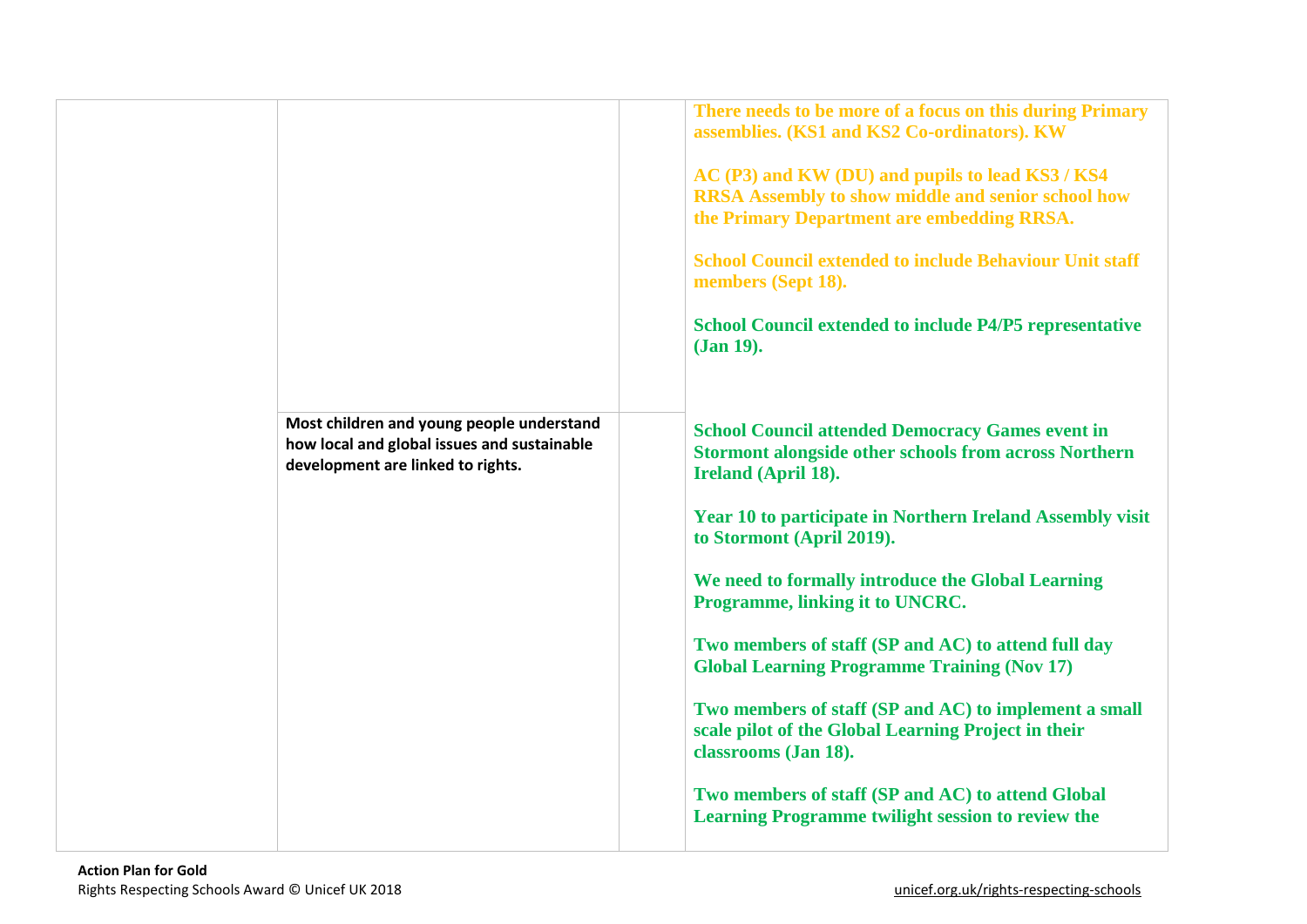|  | success of their Global Learning Programme Project. (Feb<br><b>18</b> )                                                                                                                                    |
|--|------------------------------------------------------------------------------------------------------------------------------------------------------------------------------------------------------------|
|  | We achieve introductory certificate for Global Learning<br>Programme.                                                                                                                                      |
|  | Two members of staff (SP and AC) to take a INSET day<br>on Global Learning, all teachers will have input into a<br><b>Global Learning Programme Audit. (Aug 18).</b>                                       |
|  | SP and AC materials to all teachers who will implement a<br>small scale Global Learning Programme Project in their<br>classrooms. (Sept – June 19). Linked to PRSD objectives<br>for KS3 and KS4 teachers. |
|  | Survey sent out to staff who implemented the Global<br><b>Learning Programme Project (Jan 19).</b>                                                                                                         |
|  | <b>Teachers to develop their own resources for Global</b><br>Learning and the UNCRC (Jan 19). Linked to PRSD<br>objectives for KS3 & KS4 staff.                                                            |
|  | <b>Longstone achieve Level One in Global Learning</b><br>Programme (June 2019).                                                                                                                            |
|  | <b>Achieve the Fair Trade Schools Award (Dec 19)</b>                                                                                                                                                       |
|  | <b>Review of Local and Global Citizenship Policy (Nov 18)</b>                                                                                                                                              |
|  | G Cummings (KS2 Co-ordinator) to deliver a series of<br>whole school assemblies on various global themes (Oct 18)                                                                                          |
|  |                                                                                                                                                                                                            |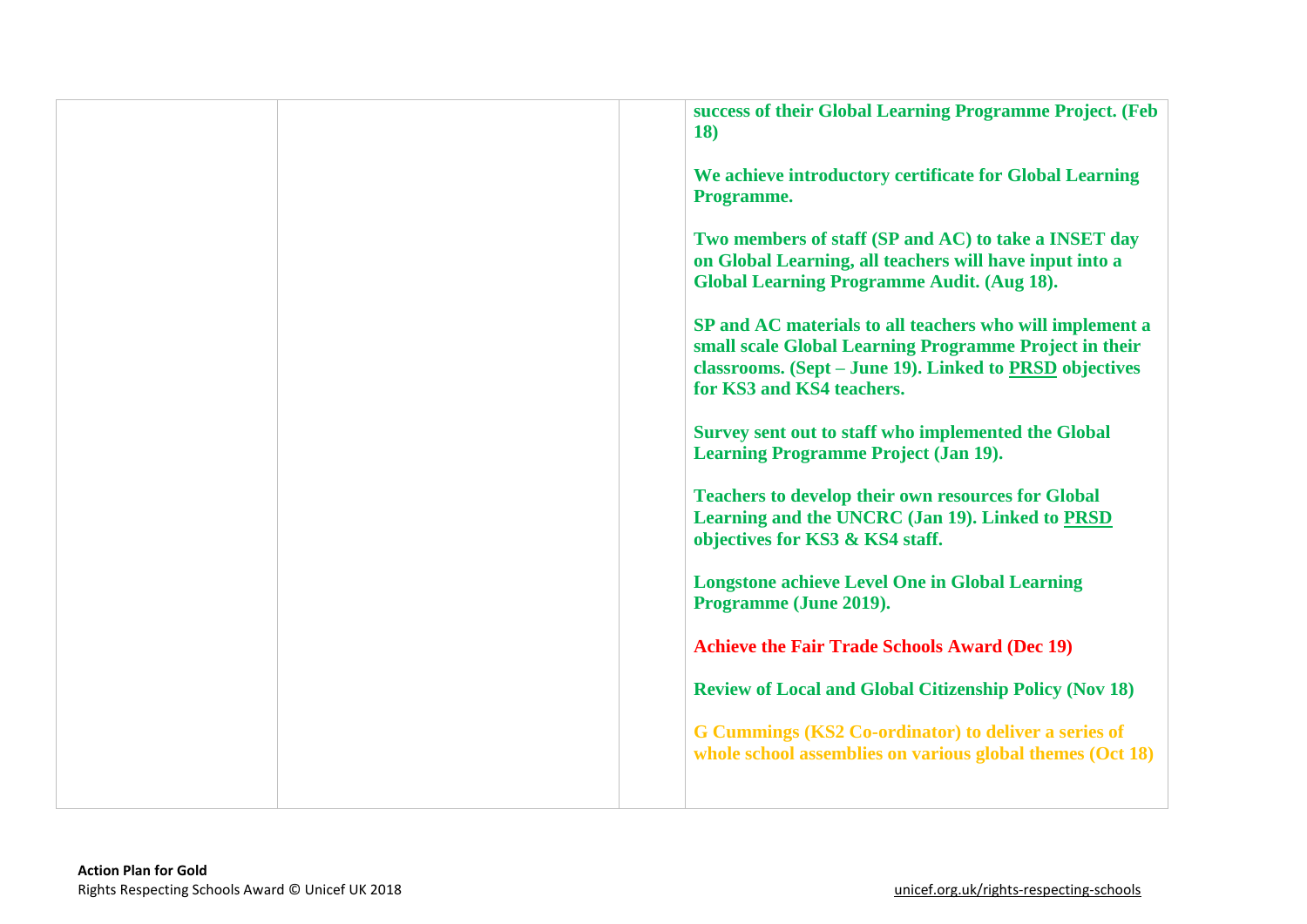| Adults and the wider school community show | Whole Staff training delivered by Mr McIlmoyle on Gold                                                                                                                                                                                                 |
|--------------------------------------------|--------------------------------------------------------------------------------------------------------------------------------------------------------------------------------------------------------------------------------------------------------|
| a commitment to the CRC.                   | <b>Award (Twilight 18).</b>                                                                                                                                                                                                                            |
|                                            | <b>Policies (Global Citizenship, Pastoral Care, Home</b><br><b>Economics, Behaviour for Learning and Safeguarding and</b><br><b>Child Protection) to explicitly be cross referenced</b><br>highlighting individual articles (Aug 18).                  |
|                                            | Whole school celebration assembly to inform the whole<br>school we have achieved the Silver Rights Aware award<br>(Level 1). (June 17).                                                                                                                |
|                                            | The Rights Respecting School Award is a regular item at<br>all Staff, Council and BOG meetings. (on-going).                                                                                                                                            |
|                                            | A UNCRC sculpture or mural will be designed by the<br>wider school community. This will be funded through the<br>People's Projects Get Up and Go Green award. It will be<br>unveiled at the opening of our new Community Garden<br>(May 19).           |
|                                            | A RRS Village to be developed with surrounding schools<br>(Dundonald High School, Tor Bank Special School,<br><b>Brooklands Primary School), linking in with our</b><br><b>Community Garden Get Up and Go Green Project. (Jan</b><br>$19 - Sept 19$ ). |
|                                            | Pupils to design RRS display for the front entrance of the<br>school (Feb 19).                                                                                                                                                                         |
|                                            | <b>RRSA</b> features on our annual BOG report.                                                                                                                                                                                                         |
|                                            | <b>Expand our School Council to invite PSNI representative.</b><br>(Jan 18).                                                                                                                                                                           |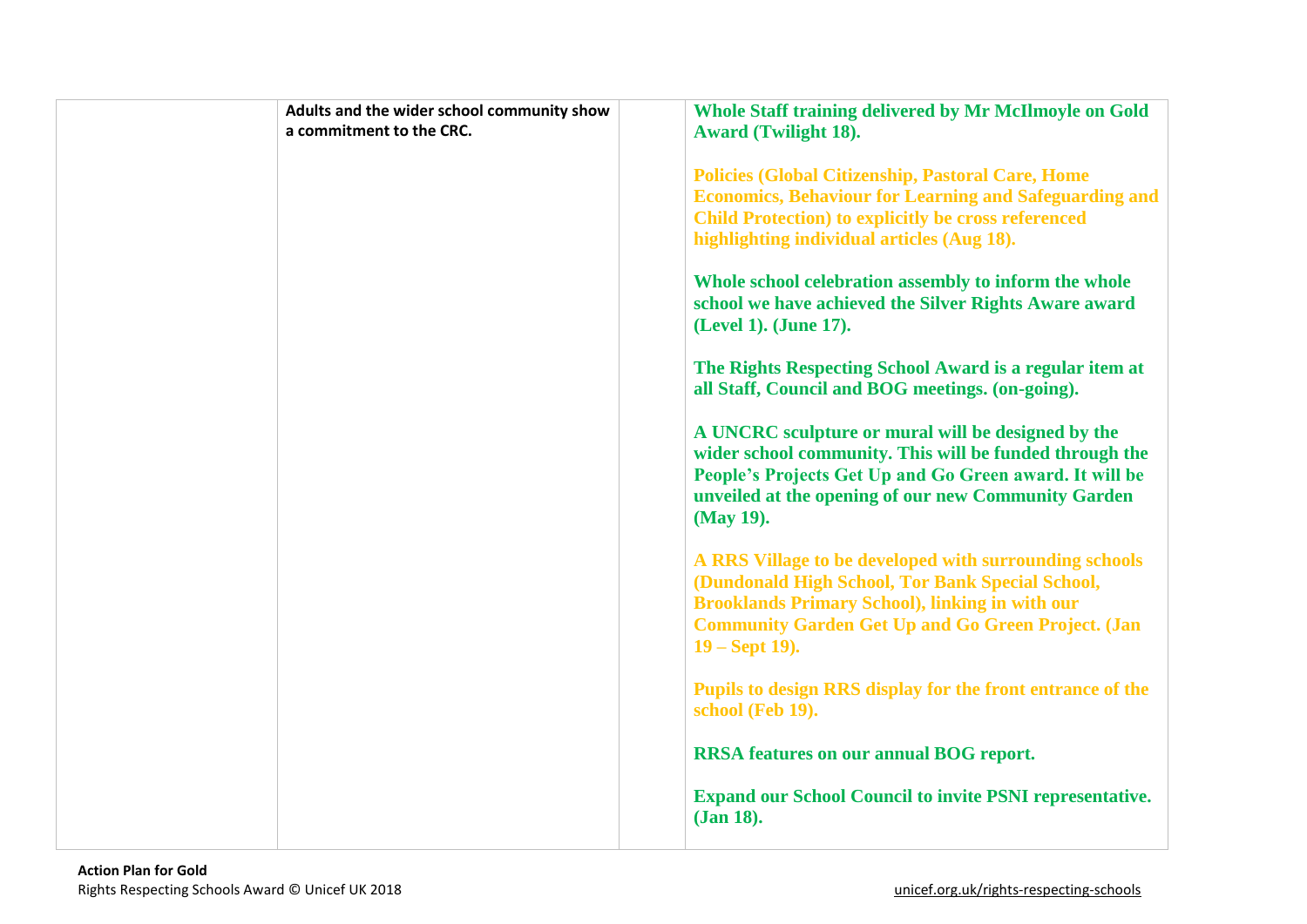| <b>Reciprocal visits for two members of staff to visit to</b><br><b>International Schools Partners in Kenya (Nov 19)</b> |
|--------------------------------------------------------------------------------------------------------------------------|
| SP and AC to attend full day Gold Award Training (Feb)<br><b>19</b>                                                      |
| <b>CPD training delivered by Connecting Classrooms</b><br>facilitators during August Baker days 2019.                    |

## **STRAND B: TEACHING AND LEARNING THROUGH RIGHTS - ETHOS AND RELA TIONS HIP S**

**Actions and decisions affecting children are rooted, reviewed and resolved through rights. Children, young people and adults collaborate to develop and maintain a school community based on equality, dignity, respect, non-discrimination and participation; this includes learning and teaching in a way that respects the rights of both educators and learners and promotes wellbeing.**

| <b>OUTCOME</b>                                                                                             | AT GOLD                                                                                                                                          | <b>RAG</b> | <b>ACTIONS - WHAT, WHO, WHEN</b>                                                                                                  |
|------------------------------------------------------------------------------------------------------------|--------------------------------------------------------------------------------------------------------------------------------------------------|------------|-----------------------------------------------------------------------------------------------------------------------------------|
| In school children and<br>2.<br>young people enjoy the<br>rights enshrined in the<br><b>United Nations</b> | Most children and young people are able to<br>explain how school, and duty bearers,<br>facilitate them to enjoy a wide range of<br>their rights. |            | All pupils are aware of our Whole School Charter. They<br>personalise these in the form classes on a yearly basis (On-<br>going). |
| <b>Convention on the Rights</b><br>of the Child.                                                           |                                                                                                                                                  |            | Review of the Steering Group to take place (25 <sup>th</sup> Jan<br>2019).                                                        |
|                                                                                                            |                                                                                                                                                  |            | <b>School Council to develop a child friendly School</b><br>Development Plan which includes RRSA. (March 19).                     |
|                                                                                                            |                                                                                                                                                  |            | <b>School Council to develop a Child Friendly Action Plan</b><br>for Gold. (March 18).                                            |
|                                                                                                            |                                                                                                                                                  |            |                                                                                                                                   |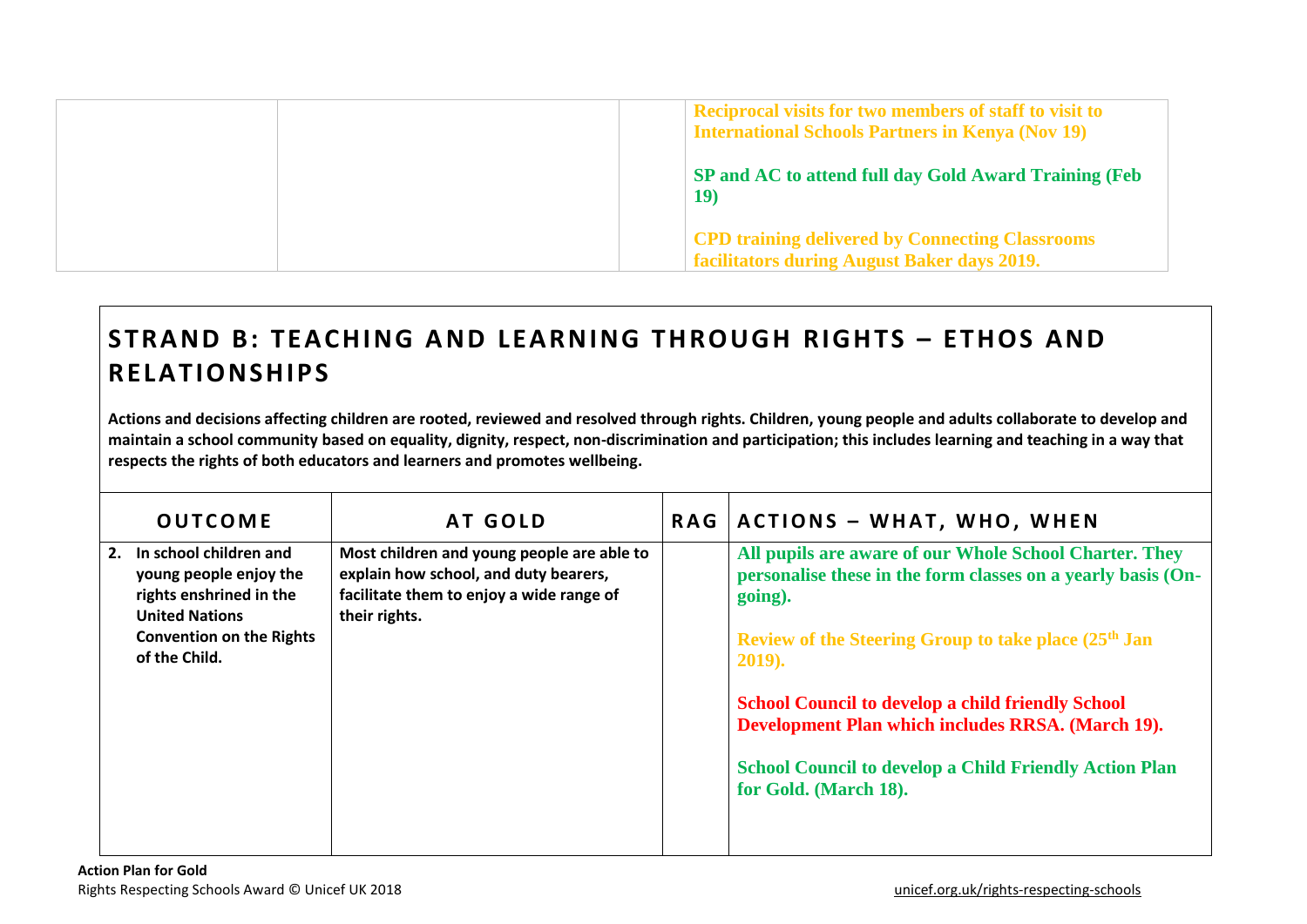|                                                                                                                                                                                      | Yr 10 pupils participate in CCEA Webinair with NICCY<br>(Nov 18)                                                                                                  |
|--------------------------------------------------------------------------------------------------------------------------------------------------------------------------------------|-------------------------------------------------------------------------------------------------------------------------------------------------------------------|
| Most children and young people understand<br>the concepts of fairness and equity and are<br>able to describe how the school promotes<br>such principles and puts them into practice. | Teachers will map their term planners highlighting where<br>the issues of fairness and equity are explored. To be<br>completed as part of twilight in April 2019. |
|                                                                                                                                                                                      | Whole school survey will show that pupils understand the<br>principles of fairness and equity and how the school puts<br>this into practice (June 18).            |
|                                                                                                                                                                                      | School Council pupils will be able to illustrate this by<br>identifying at least two examples.                                                                    |
|                                                                                                                                                                                      | There will be a full review of School Charters (currently<br>in place 3 years) with all pupils participating in diamond<br>nine ranking activity June 19.         |
| Most children and young people know and<br>trust that the school will act upon any<br>concerns a child has about their rights not                                                    | We have an outstanding (ETI Feb 2016) Pastoral Care<br><b>System in place.</b>                                                                                    |
| being met.                                                                                                                                                                           | We have a Child Friendly Anti-Bullying Policy in place<br>reviewed by the School Council yearly. (On-going).                                                      |
|                                                                                                                                                                                      | We have visible posters around the school clearly<br>identifying who pupils can go to if they need help (On-<br>going).                                           |
|                                                                                                                                                                                      | We have a Feeling Safe box that pupils can use to submit<br>worries to the Vice Principal (On-going).                                                             |
|                                                                                                                                                                                      |                                                                                                                                                                   |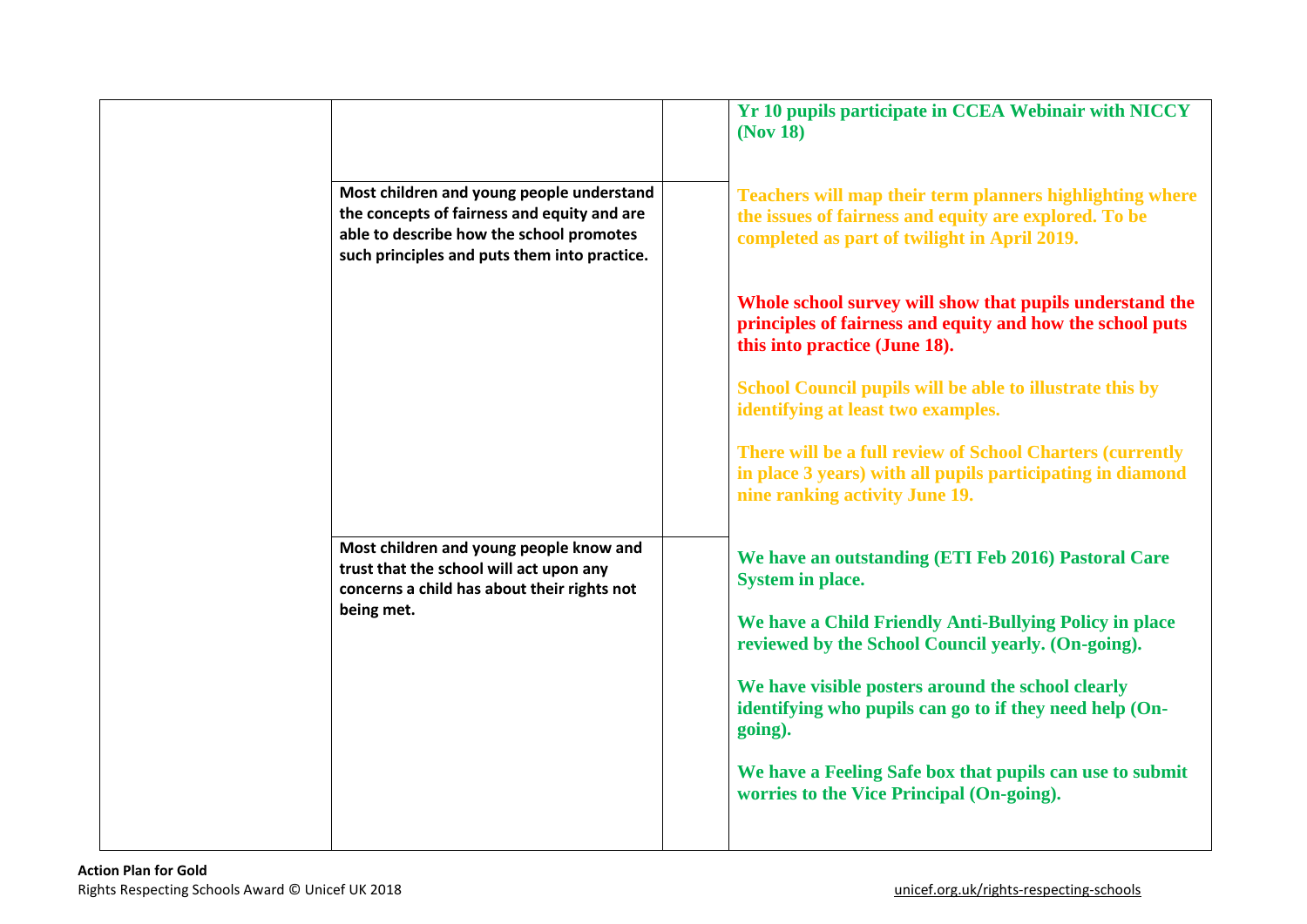| Relationships are identified by most<br>children, young people and adults as<br>mutually respectful.                                                     | Whole School survey results will show that most pupils<br>have mutually respectful relationships with their teachers.<br>Charters clearly outline the rights of pupils and staff.<br>These are personalised and reviewed on a yearly basis.<br>(on-going)                                                                                                          |
|----------------------------------------------------------------------------------------------------------------------------------------------------------|--------------------------------------------------------------------------------------------------------------------------------------------------------------------------------------------------------------------------------------------------------------------------------------------------------------------------------------------------------------------|
| There is evidence that respectful<br>relationships are strengthening consistently<br>over time.                                                          | <b>Focus on RRS guidance on the language of rights</b><br>respecting language. We have a poster in every classroom<br>explaining how Rights Respecting language works. We<br>need to make sure this is being used in most classes. (On-<br>going).<br><b>Reduction in the number of Thinking Times / Incidents</b>                                                 |
| Many children and young people can talk<br>about the concept of dignity. They can<br>explain how dignity and rights explicitly<br>inform life in school. | (On-going, see JS for data).<br><b>Pupils are actively involved in reviewing our Whole</b><br>School Charter, this governs all aspects of school life. (On-<br>going).<br>Pupils know the procedures to follow if they feel their<br>rights are not respected. (On-going).<br><b>Examples of Think Sheets used during Thinking Time</b><br>(previously detention). |
|                                                                                                                                                          |                                                                                                                                                                                                                                                                                                                                                                    |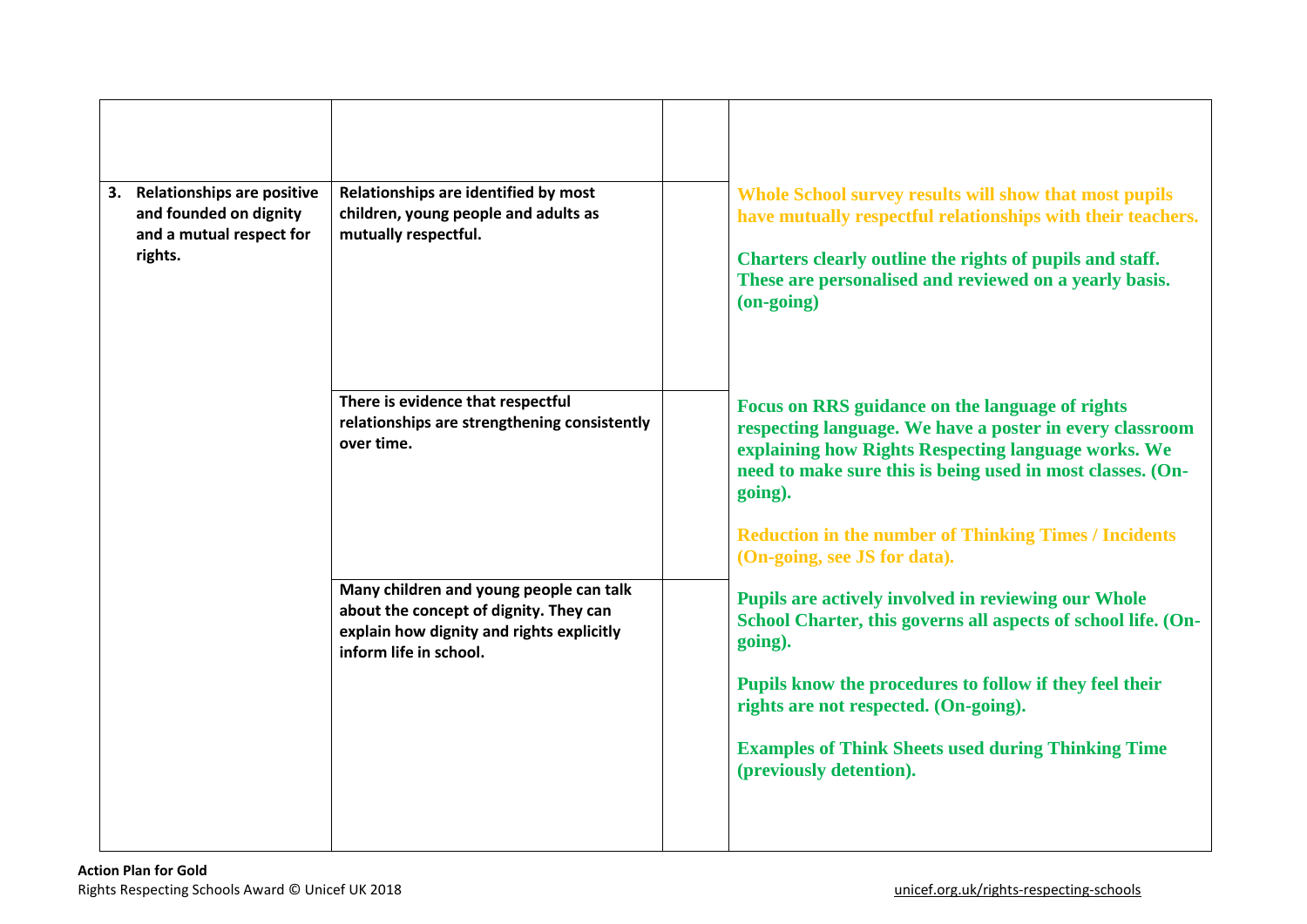| School Council to lead Toilet Twinning fundraiser to raise £60 to<br>build a toilet in a developing country during World Water Day<br>(22/03/19)                                    |
|-------------------------------------------------------------------------------------------------------------------------------------------------------------------------------------|
| <b>Intimate Care Policy reviewed under Rights Respecting guidelines</b><br>(Nov 17).                                                                                                |
| Pupil Profile form tracks pupil progress across Literacy,<br><b>Numeracy, Personal Development and Thinking Skills and</b><br>Personal Capabilities (Jan 18 - ongoing).             |
| <b>Communication Passports for ASD pupils reviewed annually.</b>                                                                                                                    |
| ETI Safeguarding and Child Protection pro-forma specifically<br>highlights how we make an inclusive environment for LGBTQ+<br>pupils. Sept 18                                       |
| Safeguarding and Child Protection issues dealt with sensitivity<br>and confidentiality by all staff members. ETI graded Safeguarding<br>and Child Protection outstanding in Feb 16. |
| Fully compliant GDPR school following all guidelines provided by<br>EA (Sept $18$ – ongoing).                                                                                       |
| Privacy notices sent out to all KS4 parents regarding information<br>shared via SIMS for examinations Jan 19.                                                                       |
| PSNI coffee morning looking at grooming and internet safety<br>with $Yr 10 - 12$ pupils and parents (March 19).                                                                     |
| Mobile Phone and Social Media policy reviewed to include the<br>use of devices in toilets and changing rooms.                                                                       |
| Get Out Card system provided for pupils who need time out<br>(ongoing)                                                                                                              |
|                                                                                                                                                                                     |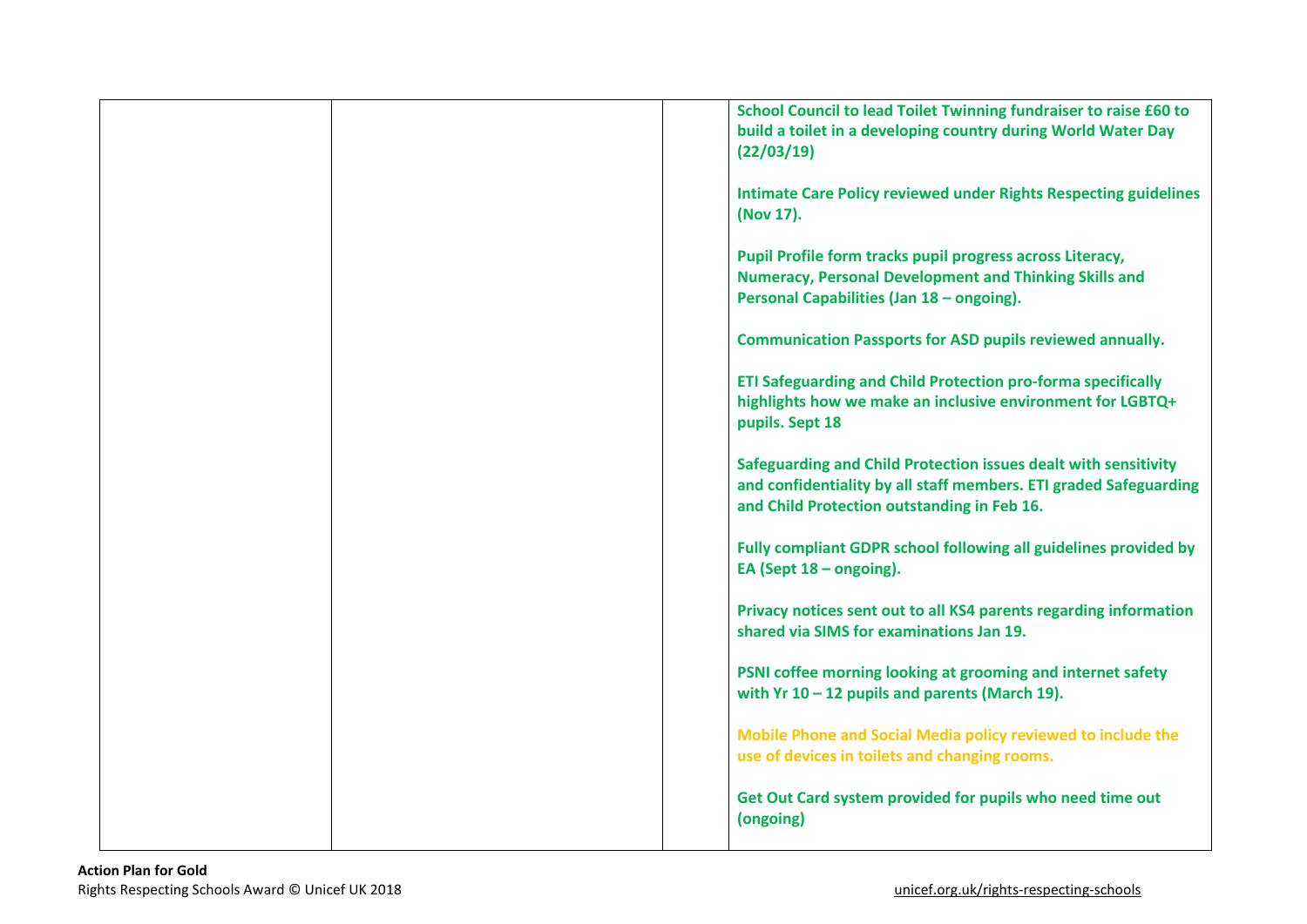|                                                                                                           | School systems to address disagreements,<br>conflict and prejudicial attitudes and actions<br>are perceived as transparent, fair and<br>effective by children and adults. | Anti-bullying survey submitted to parents show they trust<br>in school systems (October16). Parents will be surveyed<br>again in October 2019.<br>Whole school survey results will show that most pupils<br>perceive our school systems as transparent, fair and<br>effective.<br><b>Yr 11 pupils to complete OCN in Peer Mentoring (June</b><br>18)                                                      |
|-----------------------------------------------------------------------------------------------------------|---------------------------------------------------------------------------------------------------------------------------------------------------------------------------|-----------------------------------------------------------------------------------------------------------------------------------------------------------------------------------------------------------------------------------------------------------------------------------------------------------------------------------------------------------------------------------------------------------|
| 4. Children and young<br>people are safe and<br>protected and know what<br>to do if they need<br>support. | Nearly all children and young people<br>interviewed say they feel safe at school and<br>can describe how becoming rights<br>respecting contributes to this.               | Regular assemblies on pastoral issues inform pupils about<br>what to do if they need help or support. Staff members<br>upload their articles and (on-going)<br>We are extending our Counselling services across the<br>school. (ongoing throughout $2017 - 2018$ ).<br>Whole school survey results will show that pupils feel safe<br>in school and they know what to do if they need help or<br>support. |
|                                                                                                           | The school can show that bullying, violent<br>and discriminatory behaviour is rare (or<br>steadily declining).                                                            | Our Anti-Bullying policy outlines what to do in an<br>incident of bullying.<br>Our incident books will be updated to give more detailed<br>information regarding incidents. (Feb 18).<br><b>Incident books and Thinking Time Books are monitored</b><br>regularly (On-going).<br>We have yearly whole school anti-bullying challenges,<br>linked to UNCRC. (On-going).                                    |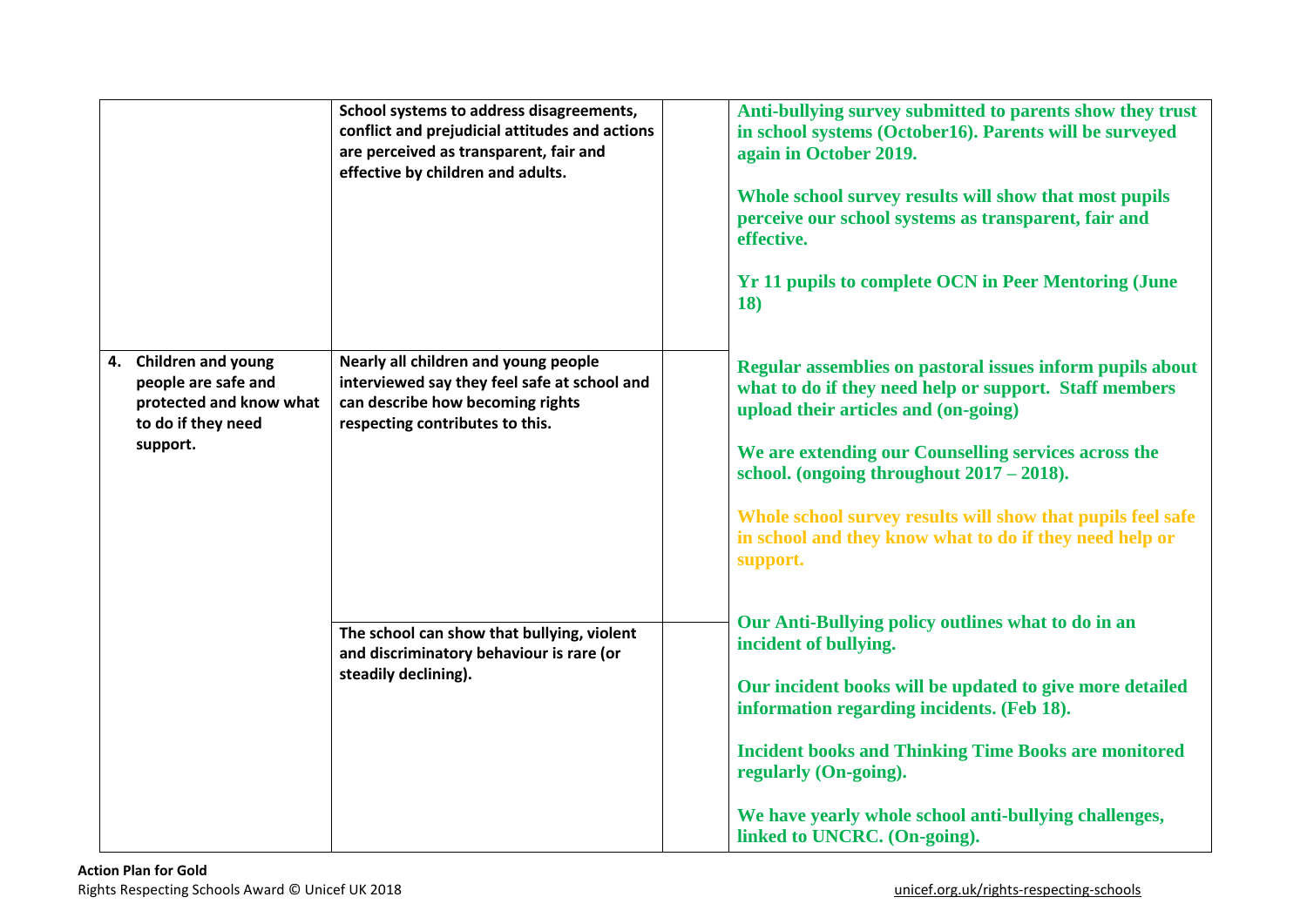|                                                                                                                | Most children and young people have trust<br>in the schools systems that enable them to<br>report any sense of not feeling safe both<br>within and beyond school. | We have our Feeling Safe box where pupils can submit<br>worries or stresses. This is regularly reviewed by our Vice<br>Principal and BOG. (On-going).<br>We have a Rights Respecting School ethos which<br>permeates through the school. Our Pastoral Care System<br>was graded at Outstanding in recent inspection.<br>All pastoral care policies need to be explicitly cross<br>referenced with specific articles (June 18).                                                                                                                                                                                                                                                                                                 |
|----------------------------------------------------------------------------------------------------------------|-------------------------------------------------------------------------------------------------------------------------------------------------------------------|--------------------------------------------------------------------------------------------------------------------------------------------------------------------------------------------------------------------------------------------------------------------------------------------------------------------------------------------------------------------------------------------------------------------------------------------------------------------------------------------------------------------------------------------------------------------------------------------------------------------------------------------------------------------------------------------------------------------------------|
| 5. Children's social and<br>emotional wellbeing is a<br>priority. They learn to<br>develop healthy lifestyles. | Most children and young people can<br>describe how the school provides<br>information and support for a range of<br>physical, social and emotional needs.         | <b>Yearly Anti-Bullying Week challenges (On-going).</b><br><b>Personal Development programme outlines how pupils</b><br>can stay healthy. We need to ensure specific articles are<br>referenced in Personal Development Term Planners<br>(March 18).<br>Healthy eating workshops take place throughout the<br>school – we need to sure links to UNCRC are explicitly<br>referenced (June 18).<br><b>Bangor Alternatives project for KS4 pupils linked to</b><br>improving engagement, behaviour and motivation<br>towards school (Jan 18 - June 19).<br>PRSD Objective 2017 - 2018 Mindfulness in the classroom,<br>evidenced through display boards, lesson plans, PRSD feedback,<br>training records and use of Take 10 App. |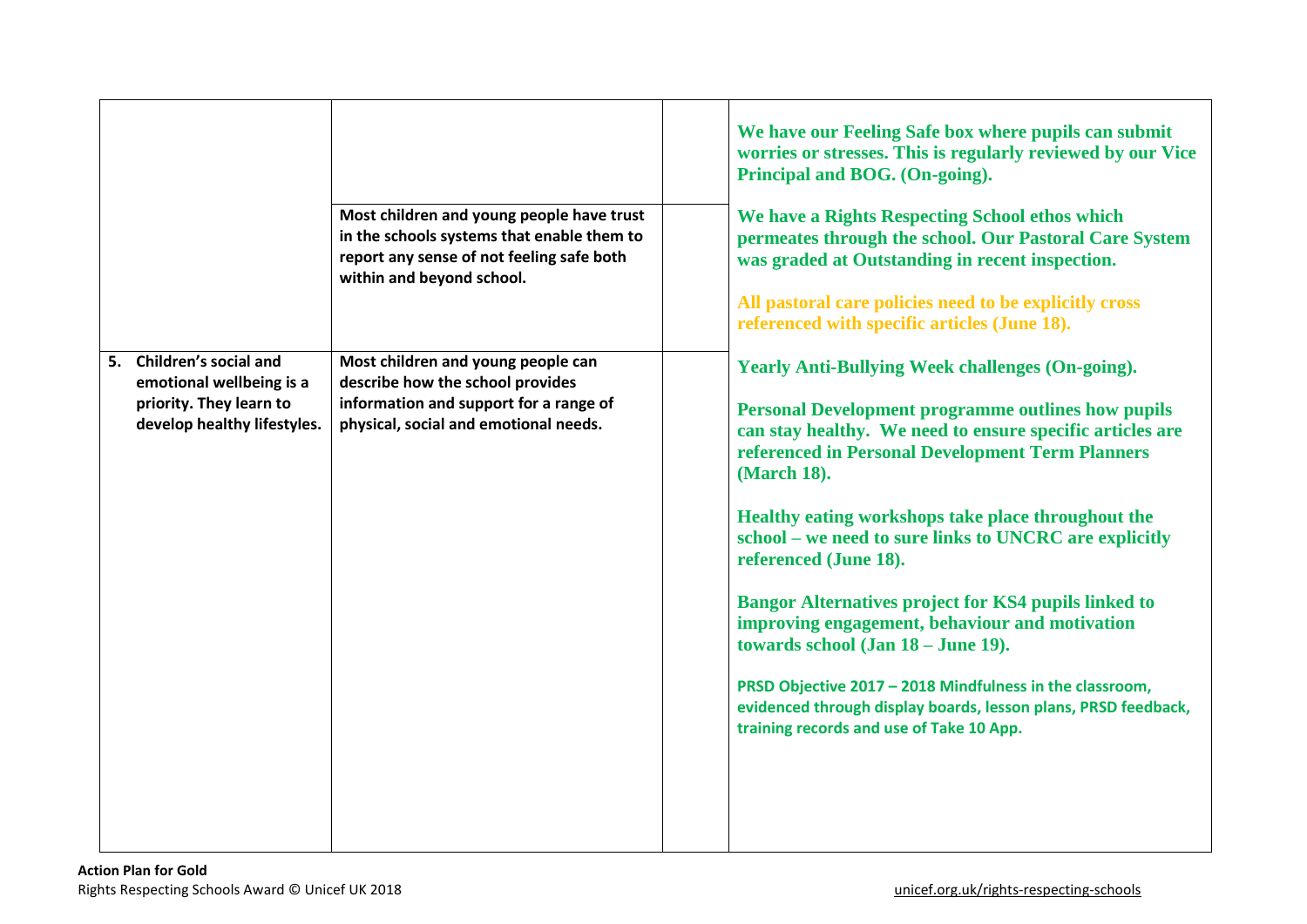| 6. All children and young<br>people are included and<br>are valued as individuals. | Nearly all children and young people<br>describe how everyone is included and<br>valued, and can describe how becoming<br>rights respecting contributes to this. | <b>Our Rights Respecting School Charters govern every</b><br>classroom. Pupils need to be able to explain how this helps<br>everyone feel valued and included. This will be achieved<br>through regular discussions about the charter during<br>form classes (On-going).<br>There are regular assemblies about the charter and its<br>purpose. These assemblies are followed up with class<br>activities completed during Personal Development time.<br>(on-going).<br><b>Every child in the school receives a Rights Respecting</b><br>School birthday card on their birthday (On-going).<br><b>School Council to hold birthday card competition for new</b><br>birthday card design. (Feb - March 19)<br>We need to develop our Playground and Canteen charters<br><b>(Feb – March 19).</b><br><b>Introduction of School Council suggestion boxes to every</b><br>classroom. (June 18).<br>Prefect sub-committee to assist with the organising of the<br><b>Formal.</b> (Jan 19 – May 19.<br>Pupils to have a say in voting for Head Boy, Head Girl and |
|------------------------------------------------------------------------------------|------------------------------------------------------------------------------------------------------------------------------------------------------------------|-----------------------------------------------------------------------------------------------------------------------------------------------------------------------------------------------------------------------------------------------------------------------------------------------------------------------------------------------------------------------------------------------------------------------------------------------------------------------------------------------------------------------------------------------------------------------------------------------------------------------------------------------------------------------------------------------------------------------------------------------------------------------------------------------------------------------------------------------------------------------------------------------------------------------------------------------------------------------------------------------------------------------------------------------------------|
|                                                                                    |                                                                                                                                                                  | <b>Prefects (Student Leadership Team).</b>                                                                                                                                                                                                                                                                                                                                                                                                                                                                                                                                                                                                                                                                                                                                                                                                                                                                                                                                                                                                                |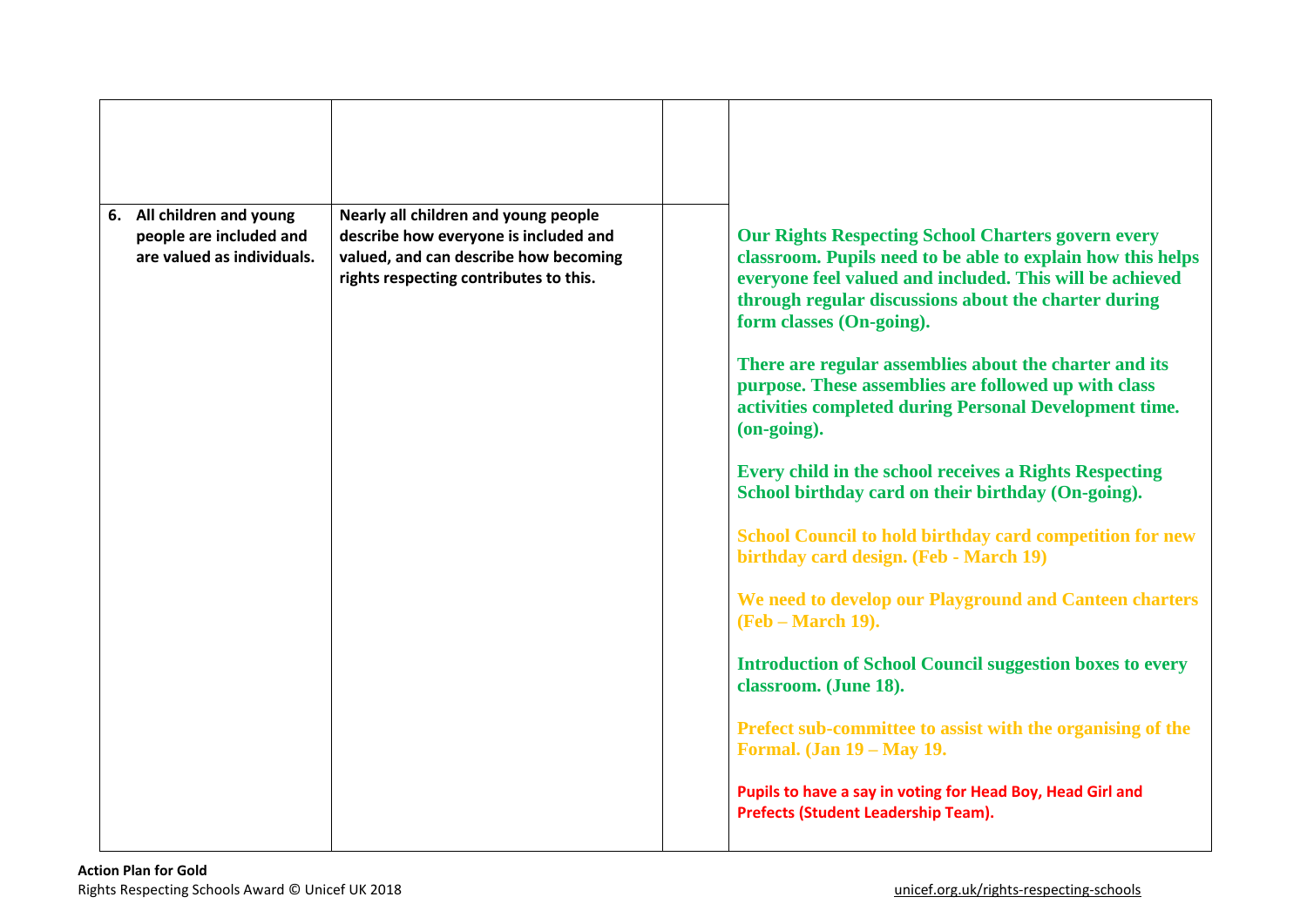|                                                                                                                     | The school is actively working towards (or is<br>sustaining) a strong culture of inclusion and<br>is able to show how this is underpinned by<br>non-discrimination.                                                                                                        | School Council to have an input in recruitment and selection<br>decisions<br>Pupils are involved in decision making throughout the<br>school and they can use their class representatives to<br>highlight areas of improvement (On-going).<br>Prefect training sessions include best practice for Peer<br><b>Mediation (Sept 18, Jan 19).</b><br>Diana Award Anti-Bullying Ambassador Scheme in place.<br>(April 2018).<br><b>Bartek Wysokowski nominated by the School Council for</b><br>Diana Award. Bartek achieved the award and attended<br>ceremony in Stormont. (Nov 18).                                                                                               |
|---------------------------------------------------------------------------------------------------------------------|----------------------------------------------------------------------------------------------------------------------------------------------------------------------------------------------------------------------------------------------------------------------------|---------------------------------------------------------------------------------------------------------------------------------------------------------------------------------------------------------------------------------------------------------------------------------------------------------------------------------------------------------------------------------------------------------------------------------------------------------------------------------------------------------------------------------------------------------------------------------------------------------------------------------------------------------------------------------|
| 7. Children and young<br>people value education<br>and are involved in<br>making decisions about<br>their learning. | Most children and young people speak of<br>their commitment to the right of others to<br>learn and can describe how they actively<br>respect this right.<br>Nearly all children and young people<br>interviewed explain how they play an active<br>role in their learning. | Our pupils know about and abide by our whole school<br>charter. This is reviewed in form classes on a yearly basis<br>(on-going – see file for picture evidence).<br>Pupils are involved in writing and reviewing their own<br>IEPS (ongoing since Jan 17).<br><b>Pupils take ownership of Record of Achievement (Sept 18)</b><br>$-$ ongoing)<br><b>New Pupil Progress File tracks individual pupil</b><br>achievement looking at how they have developed their<br>talents and abilities across the curriculum.<br>KS4 pupils are being offered more choice about the<br>qualifications they study, in line with individual interests<br>and abilities. (Sept $17$ – ongoing). |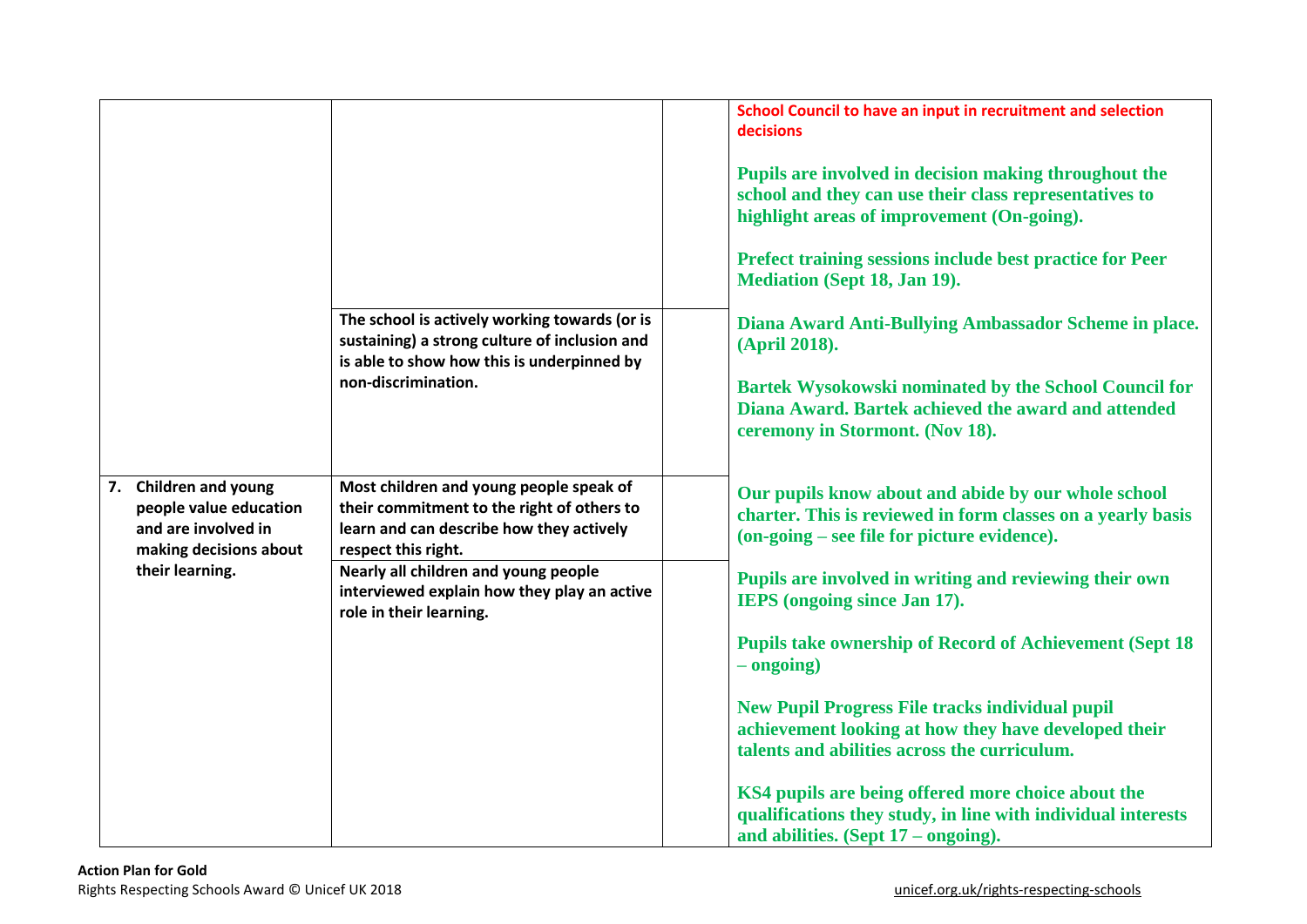|  | Evidence of pupil evaluation informing teacher planning<br>$\left($ Sept 17 – ongoing).                                                                                                |
|--|----------------------------------------------------------------------------------------------------------------------------------------------------------------------------------------|
|  | New accelerated reader programme which tracks pupil<br>achievement in literacy launched Sept 18. Pupils get to<br>choose the books they read and own rewards for achieving<br>targets. |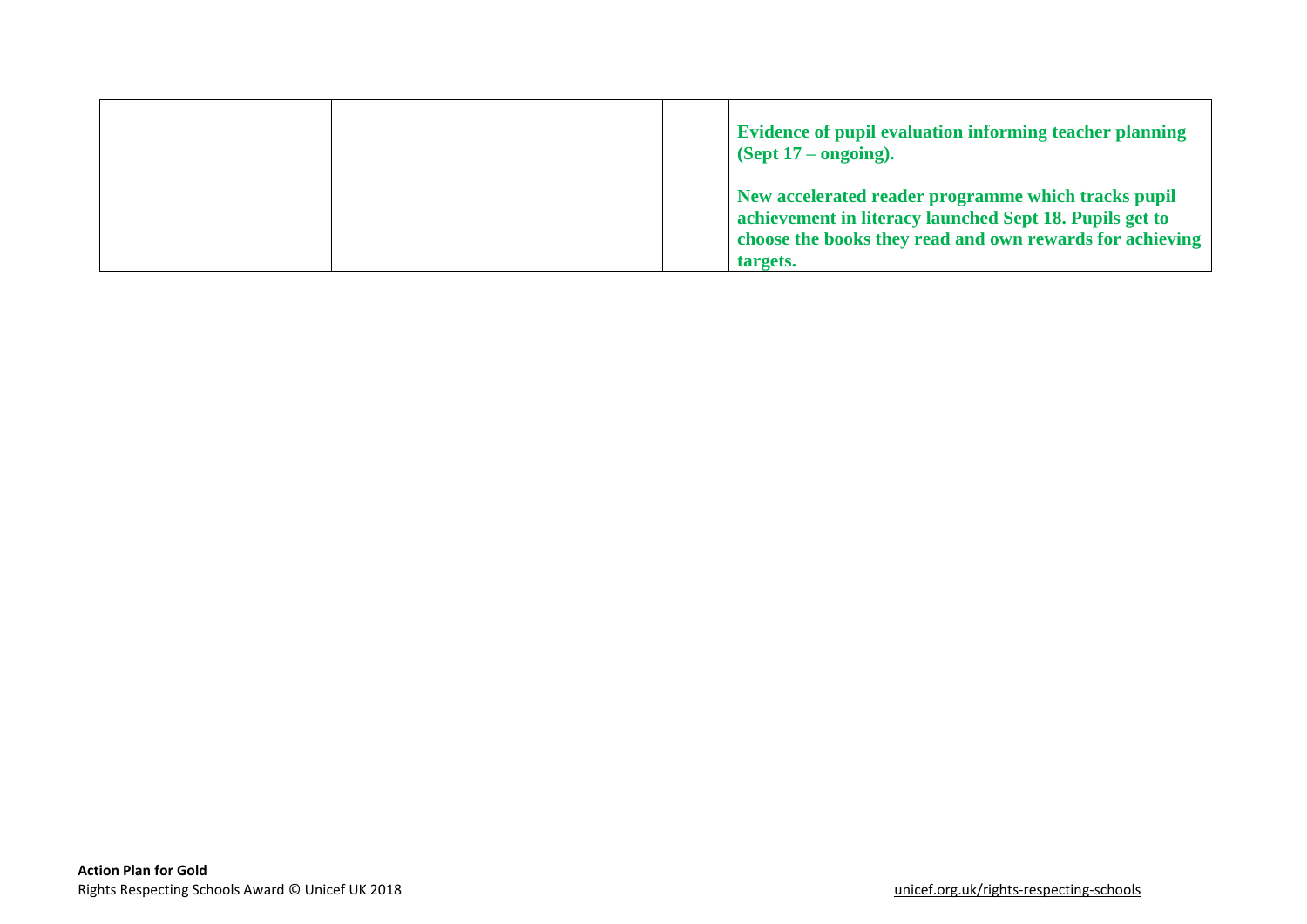## **STRAND C: TEACHING AND LEARNING FOR RIGHTS - PARTICIPATION, EMPOWERMENT AND ACTION**

**Children are empowered to enjoy and exercise their rights and to promote the rights of others locally and globally. Duty bearers are accountable for ensuring that children experience their rights.** 

|    | <b>OUTCOME</b>                                                                                                                           | <b>AT GOLD</b>                                                                                                                | <b>RAG</b> | <b>ACTIONS - WHAT, WHO, WHEN</b>                                                                                                                     |
|----|------------------------------------------------------------------------------------------------------------------------------------------|-------------------------------------------------------------------------------------------------------------------------------|------------|------------------------------------------------------------------------------------------------------------------------------------------------------|
|    | 8. Children and young<br>people know that their<br>views are taken<br>seriously.                                                         | Most children and young people describe<br>how their participation has a significant<br>impact on school improvement.         |            | Regular projects take place in school that canvas the opinions<br>of all pupils e.g. Clubs, School Trips and School Improvement<br>ideas             |
|    |                                                                                                                                          |                                                                                                                               |            | School Council to led half termly rights walk, recognising the<br><b>Rights Respecting work of pupils and staff with certificates</b><br>(March 19). |
|    |                                                                                                                                          |                                                                                                                               |            | Year 11 pupils take responsibility for Book Week Celebration<br>event (Feb 18, Feb 19).                                                              |
|    |                                                                                                                                          |                                                                                                                               |            | Student leadership team undergone Leadership Training, Peer<br>Mediation training and developed their own mission statement.                         |
|    |                                                                                                                                          |                                                                                                                               |            | School Council elections take place on a yearly basis (ongoing).                                                                                     |
|    |                                                                                                                                          |                                                                                                                               |            | <b>School Council suggestion boxes item on every School Council</b><br>meeting. See table evidence for suggestions and action taken.                 |
| 9. | Children and young<br>people have taken action<br>to claim their rights and<br>promote the rights of<br>others, locally and<br>globally. | Children and young people engage in action to<br>campaign and/or advocate for the rights of<br>children locally and globally. |            | All pupils participate in UNICEF Day for Change on a yearly<br>basis.<br>School Council participate in UNICEF Outright Project yearly.               |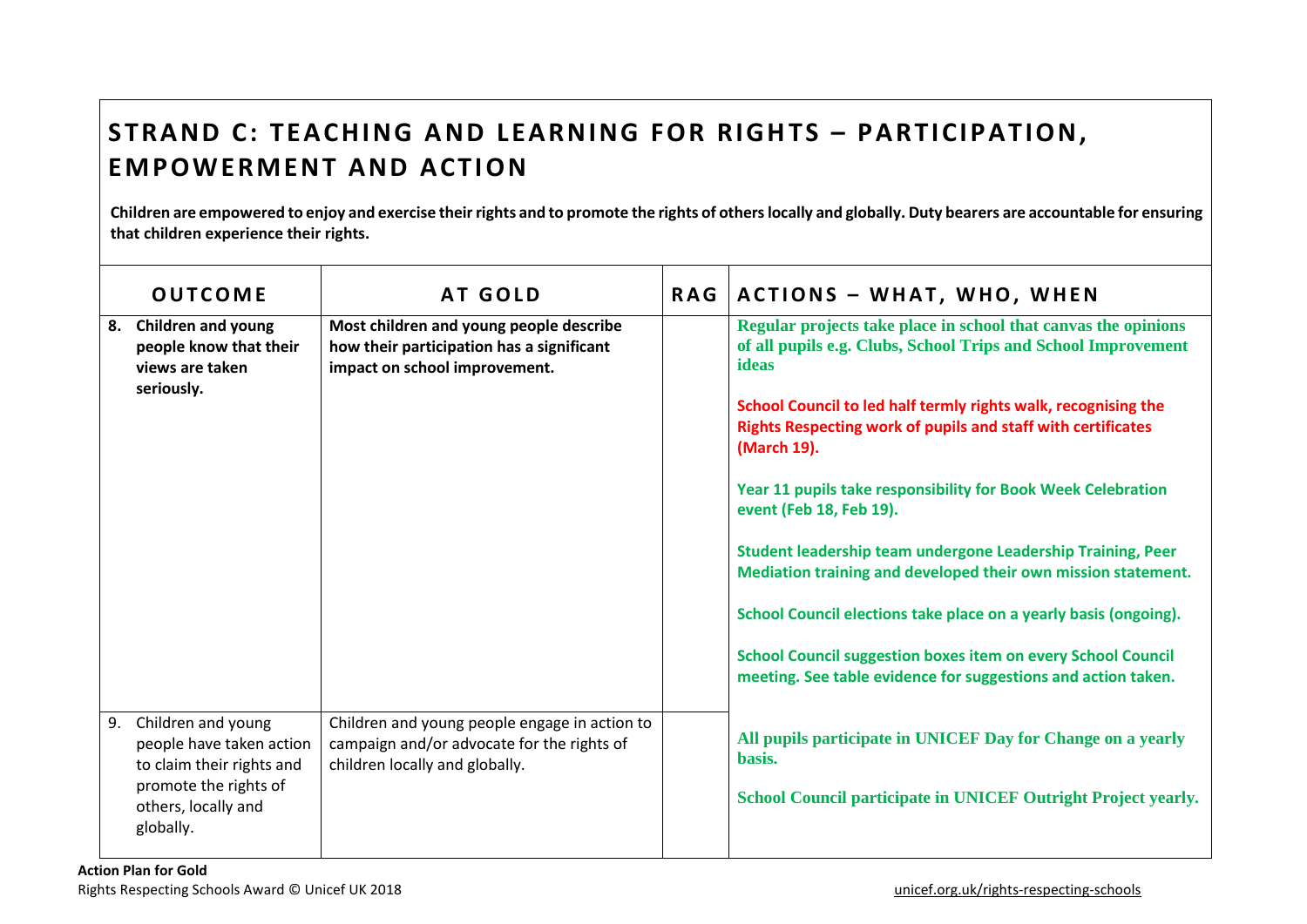| School Council to run UNICEF Shoe Share programme (Sept -<br>Nov 18) Shoes delivered Jan 19.                                                                                                                                                                                                                                                                                                                                                                                                                                                                                                                                                                                                                                                                                                                                                                                                                   |
|----------------------------------------------------------------------------------------------------------------------------------------------------------------------------------------------------------------------------------------------------------------------------------------------------------------------------------------------------------------------------------------------------------------------------------------------------------------------------------------------------------------------------------------------------------------------------------------------------------------------------------------------------------------------------------------------------------------------------------------------------------------------------------------------------------------------------------------------------------------------------------------------------------------|
| <b>Global Learning Programme individual class projects will give</b><br>pupils an opportunity to campaign for children's rights locally<br>and globally. This is linked to KS3 / KS4 PRSD objectives.                                                                                                                                                                                                                                                                                                                                                                                                                                                                                                                                                                                                                                                                                                          |
| <b>School Council to develop links with our local foodbank (June</b><br>18). School Council to collect food for foodbank as part of our<br>harvest assembly. (Oct 18).                                                                                                                                                                                                                                                                                                                                                                                                                                                                                                                                                                                                                                                                                                                                         |
| School Council to set up suggestion boxes and monitor these.<br>( <b>June 18</b> )                                                                                                                                                                                                                                                                                                                                                                                                                                                                                                                                                                                                                                                                                                                                                                                                                             |
| School Council to design a poster which can be displayed in<br>local shops and businesses explaining how we are becoming a<br><b>Rights Respecting School. (April 19).</b>                                                                                                                                                                                                                                                                                                                                                                                                                                                                                                                                                                                                                                                                                                                                     |
| Most children and young people understand<br>We have participated in the World's Largest lesson twice. 2017<br>theme was the use of energy around the world and pupils<br>designed their own light switch covers to remind people to save<br>energy. 2018 theme was the Global Goals, pupils made<br>paperchains of actions they will take to help protect the planet.<br>Pupils will be given the opportunity to focus on rights from a<br>global perspective in Citizenship lessons. For example: Fair<br>Trade Fortnight, links to school in Kenya, Outright, Day for<br><b>Change / Soccer Aid, Shoe Box Appeal (on-going).</b><br>We are working on our Eco-Schools program which helps<br>educate pupils about global issues such as recycling, reducing<br>waste, climate change etc. We need to make sure links to<br><b>UNCRC</b> are explicitly made through the Eco-Schools Program.<br>(On-going). |
|                                                                                                                                                                                                                                                                                                                                                                                                                                                                                                                                                                                                                                                                                                                                                                                                                                                                                                                |